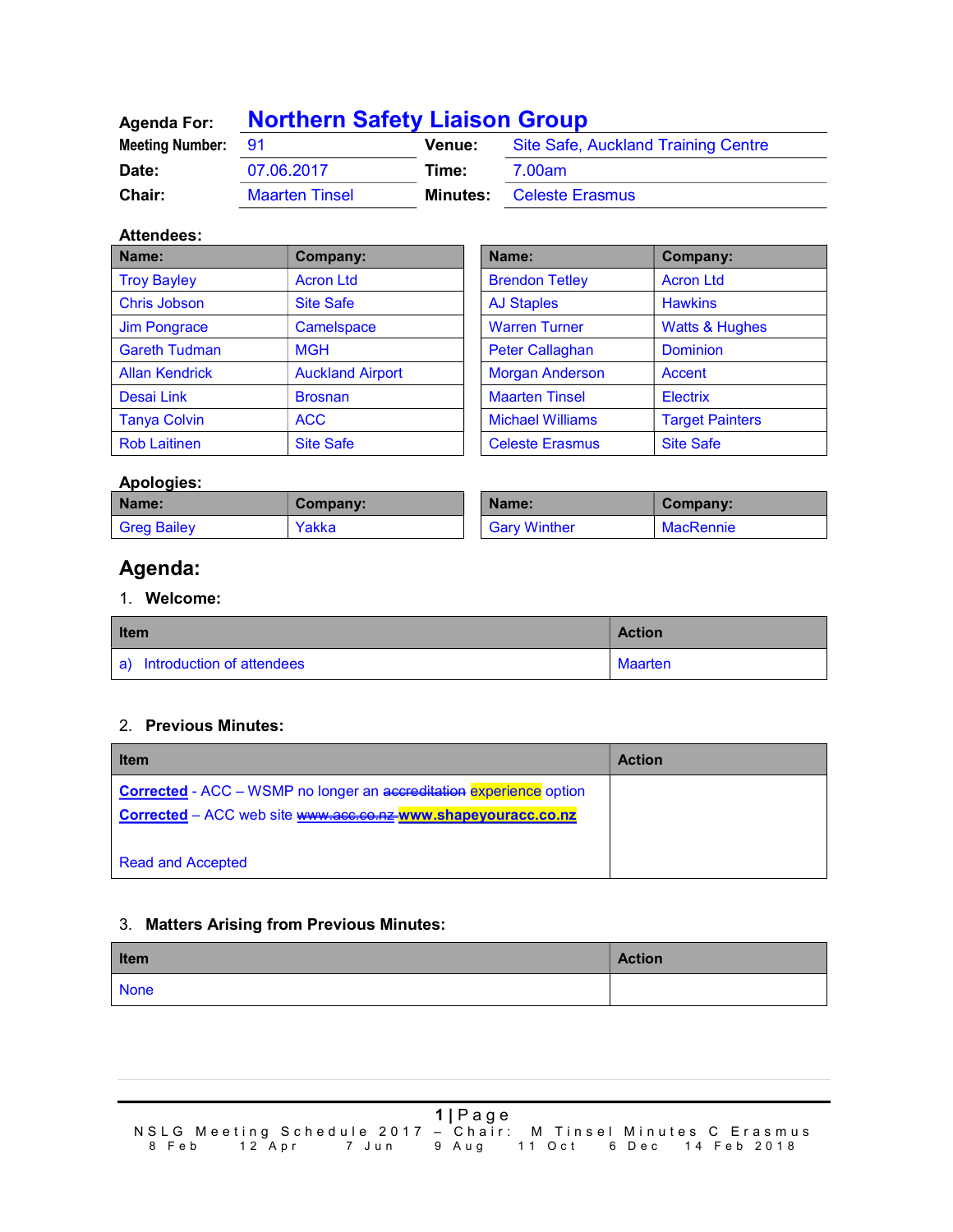#### 4. Guest Speaker(s): Carla Phipps (Operations Manager)\_Drug Testing Services

#### Item

The risk of workers using drugs while in the workplace holds a significant element of danger to other workers due to poor concentration, poor judgement & carelessness. The use of drugs does not just affect work performance as well as productivity but also gives a higher chance of injury, fatalities and absence from work.

It is in the best interest as an employer to proactively set policies and processes to prevent and protect workers from the use of drugs in the workplace which will effectively minimise any risks.

Drug Testing Services also provide a mobile testing station, whereby they will come out to the sites to perform the drug tests.

carla@drugtestingservices.co.nz 021 531 600 / 09 903 9487

http://drugtestingservices.co.nz

#### 5. General Business:

| <b>Item</b> |                                                                                                                                                                                                                                                                                                                                                                                                                    |  |
|-------------|--------------------------------------------------------------------------------------------------------------------------------------------------------------------------------------------------------------------------------------------------------------------------------------------------------------------------------------------------------------------------------------------------------------------|--|
|             | Chris Jobson (Site Safe) – Passport Flexi Plus - Presentation<br>Site Safe's newest course, the Passport Plus - Flexi (Online +<br>Classroom), combines the advantages of both online and in-<br>class learning. With access to online modules and a two-hour in-<br>class session, trainees can select the topics most relevant to<br>them, while still getting a solid grounding in how to stay safe on<br>site. |  |
|             | This course is designed to give trainees the best of both worlds:<br>choice, flexibility and in-class time with one of our expert health and<br>safety advisors.                                                                                                                                                                                                                                                   |  |
|             | The Passport Plus - Flexi is suitable for workers and anyone looking<br>for a flexible, cost-effective renewal option.                                                                                                                                                                                                                                                                                             |  |
|             | Refreshers are still available, cost will be the same.                                                                                                                                                                                                                                                                                                                                                             |  |
|             | https://www.sitesafe.org.nz/training/our-training-courses/passport-<br>plus---flexi-online--classroom/                                                                                                                                                                                                                                                                                                             |  |
|             |                                                                                                                                                                                                                                                                                                                                                                                                                    |  |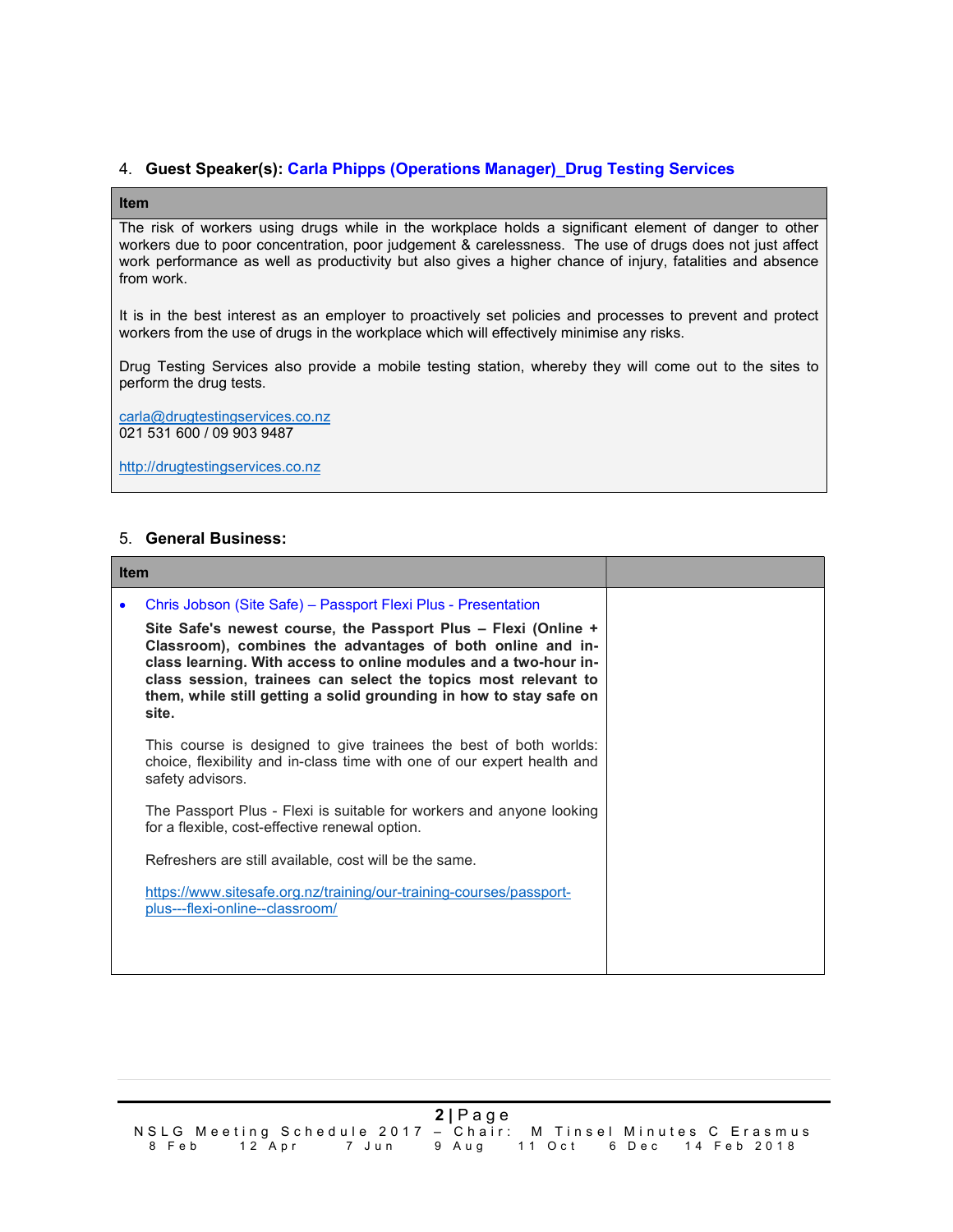| <b>Item</b>                                                                                                                                                                                                                                                                                                                                                                                                                                                                                                                                                                              |                                                                                                                                                                                                                                                                                                                                                                                                                                                                                                                                                                                                                                                                                                                                                                                                                                                     |  |  |
|------------------------------------------------------------------------------------------------------------------------------------------------------------------------------------------------------------------------------------------------------------------------------------------------------------------------------------------------------------------------------------------------------------------------------------------------------------------------------------------------------------------------------------------------------------------------------------------|-----------------------------------------------------------------------------------------------------------------------------------------------------------------------------------------------------------------------------------------------------------------------------------------------------------------------------------------------------------------------------------------------------------------------------------------------------------------------------------------------------------------------------------------------------------------------------------------------------------------------------------------------------------------------------------------------------------------------------------------------------------------------------------------------------------------------------------------------------|--|--|
|                                                                                                                                                                                                                                                                                                                                                                                                                                                                                                                                                                                          | Troy Bayley had a general concern with regards to Behavioural<br>Issues on site. He feels that although the workers are being given a<br>robust system to work from, give them all the tools eg. Training,<br>equipment, manpower etc, there is still behaviour issues on site, is it<br>happening on the other sites?                                                                                                                                                                                                                                                                                                                                                                                                                                                                                                                              |  |  |
|                                                                                                                                                                                                                                                                                                                                                                                                                                                                                                                                                                                          | Some advice from other members to look at a Letter of<br>$\circ$<br>Expectation for the Sub Contractors, whereby incidents will<br>be raised, if it happens for a 3 <sup>rd</sup> time then the issue will be<br>addressed directly with the Owner of the Company                                                                                                                                                                                                                                                                                                                                                                                                                                                                                                                                                                                   |  |  |
|                                                                                                                                                                                                                                                                                                                                                                                                                                                                                                                                                                                          | Lack of Supervision can also be a problem, look at your<br>$\circ$<br>Supervisor / Worker ratio factor                                                                                                                                                                                                                                                                                                                                                                                                                                                                                                                                                                                                                                                                                                                                              |  |  |
|                                                                                                                                                                                                                                                                                                                                                                                                                                                                                                                                                                                          | Be a bit of a "Mother" to the guys, show them you care, find<br>$\circ$<br>out why, what, where?                                                                                                                                                                                                                                                                                                                                                                                                                                                                                                                                                                                                                                                                                                                                                    |  |  |
|                                                                                                                                                                                                                                                                                                                                                                                                                                                                                                                                                                                          | Workers need to start taking responsibility for their actions<br>$\circ$                                                                                                                                                                                                                                                                                                                                                                                                                                                                                                                                                                                                                                                                                                                                                                            |  |  |
|                                                                                                                                                                                                                                                                                                                                                                                                                                                                                                                                                                                          | Ensure that all workers sign on the Toolbox record<br>$\circ$                                                                                                                                                                                                                                                                                                                                                                                                                                                                                                                                                                                                                                                                                                                                                                                       |  |  |
|                                                                                                                                                                                                                                                                                                                                                                                                                                                                                                                                                                                          | Inductions to include all the finer details<br>$\circ$                                                                                                                                                                                                                                                                                                                                                                                                                                                                                                                                                                                                                                                                                                                                                                                              |  |  |
|                                                                                                                                                                                                                                                                                                                                                                                                                                                                                                                                                                                          | Communication to be better between all, start looking at the<br>$\circ$<br>language barriers that might be a concern                                                                                                                                                                                                                                                                                                                                                                                                                                                                                                                                                                                                                                                                                                                                |  |  |
|                                                                                                                                                                                                                                                                                                                                                                                                                                                                                                                                                                                          | <b>ADDITIONAL INFORMATION RECEIVED (Post Meeting)</b><br><b>AJ STAPLES - HAWKINS</b>                                                                                                                                                                                                                                                                                                                                                                                                                                                                                                                                                                                                                                                                                                                                                                |  |  |
| I am currently part of the Worksafe NZ working group developing the<br>new GPG (Good Practice Guidelines) for Safe Work with Precast<br>Concrete. The GPG covers design, manufacture, transport, craneage<br>and placement of precast concrete elements and will replace the<br>current outdated ACOPS. After a lengthy process, we are now at a<br>stage where Worksafe is close to completing a final draft which will be<br>reviewed by the working group before final changes are made and the<br>document is sent out to the industry for consultation before final<br>publication. |                                                                                                                                                                                                                                                                                                                                                                                                                                                                                                                                                                                                                                                                                                                                                                                                                                                     |  |  |
|                                                                                                                                                                                                                                                                                                                                                                                                                                                                                                                                                                                          | Hawkins reviewed the Safety Leadership Training provided to all<br>supervisors from every trade who were involved in the London<br>Olympics which has been held up as a beacon of best H&S<br>practices. We worked with ACC who funded the development of a<br>training programme and the initial rollout through our four regions.<br>The training was a complimentary addition to other leadership training<br>already common in the industry and was universally viewed as a<br>resounding success by everyone who attended. Facilitation of the<br>courses was provided by The Learning Wave. From here, the<br>programme will be handed over to Worksafe NZ for further rollout<br>throughout the industry. I will advise when I hear more but<br>wholeheartedly endorse the programme and recommend it to all<br>supervisors in our industry. |  |  |